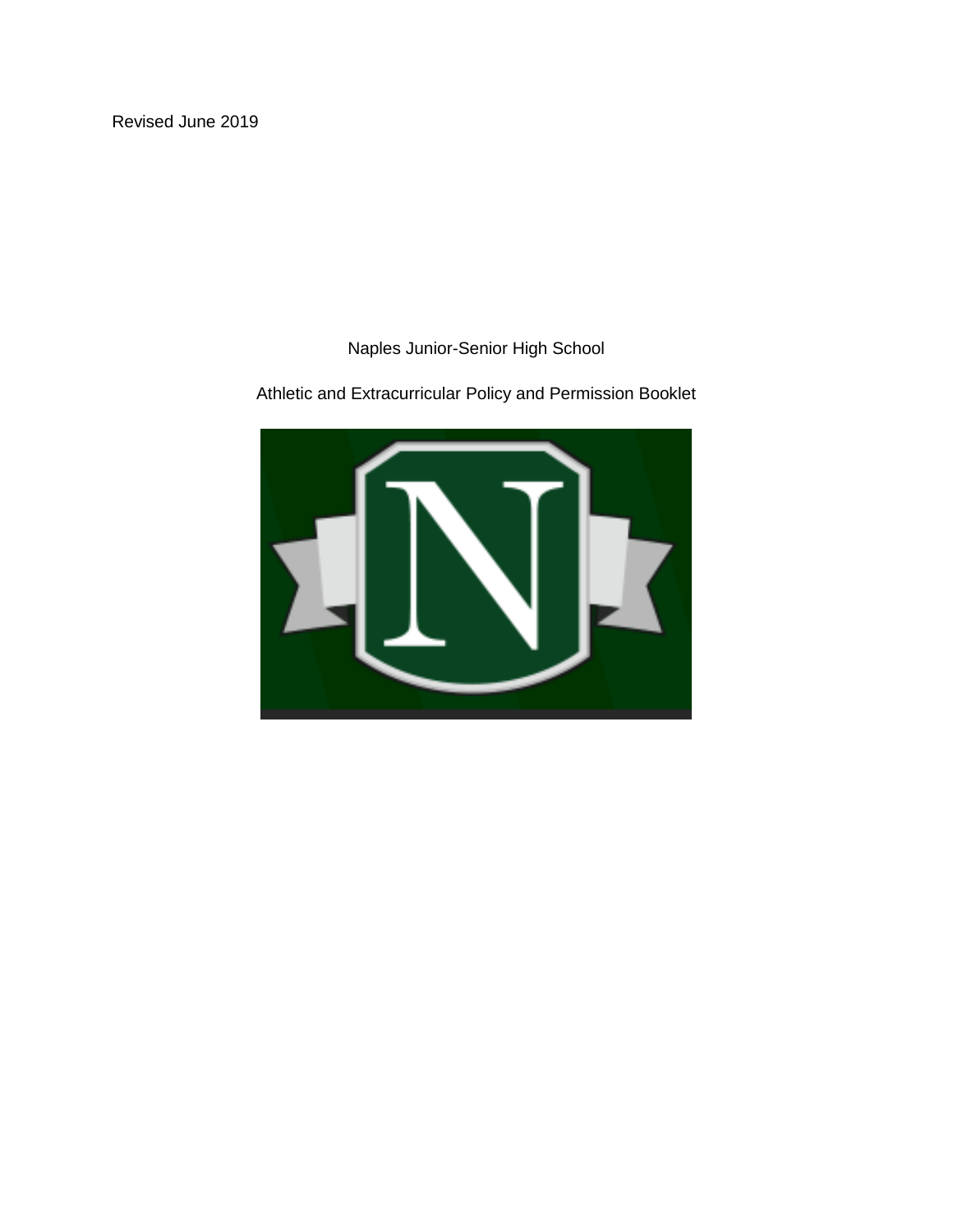"Naples Central School is committed to excellence in athletics as part of a larger commitment to excellence and education. We view athletics to be an integral part of the school community and thus will follow and honor Naples Central School's overall institutional mission."

# **Philosophy**

The student athlete represents his or her school and its community and therefore is held to a high standard. Student athletes are our school's ambassadors to our community and to the schools with whom we compete. They are often leaders in school and role models to children not yet old enough to play sports.

Participation in interscholastic athletics is a privilege, not a right. Students wishing to take advantage of the opportunities presented to them by the Naples Central School District must show a commitment to the athletic program by regular attendance at practices and contests, as well as conformity to the rules established by the district and/or coach. Failure to comply with the rules of conduct will result in appropriate disciplinary action or dismissal from the team.

# **Objectives**

**Teamwork / Group-work**: The idea will be nurtured that team or group and it's objectives are placed at a higher level than personal desires. Participants will find value in becoming actively involved in school related activities.

**Development of the Concept of Accountability:** The student will learn that he/she is responsible for his/her behavior and consequences are attached to those behaviors. Positive behaviors bring about positive responses.

**Positive Attitude:** The participant will always give their best, regardless of success or defeat. A successful participant must learn to treat others as he or she would have others treat him or her. Everyone must develop desirable social traits, including emotional control, honesty, cooperation,

and dependability.

**Development of Positive Personal Health Habits for Athletes:** Athletes will learn to obtain and maintain a high degree of physical fitness through regular exercise and good health habits. Another objective is to develop the desire to maintain a high level of fitness in the athlete's future years.

# **Responsibilities of the NCS Participant**

Being a member of a NCS team or club is the fulfillment of an ambition for many students. The attainment of that goal carries with it certain traditions and responsibilities. As a member of an NCS athletic team or club, you have inherited a wonderful tradition, a tradition you are challenged to uphold.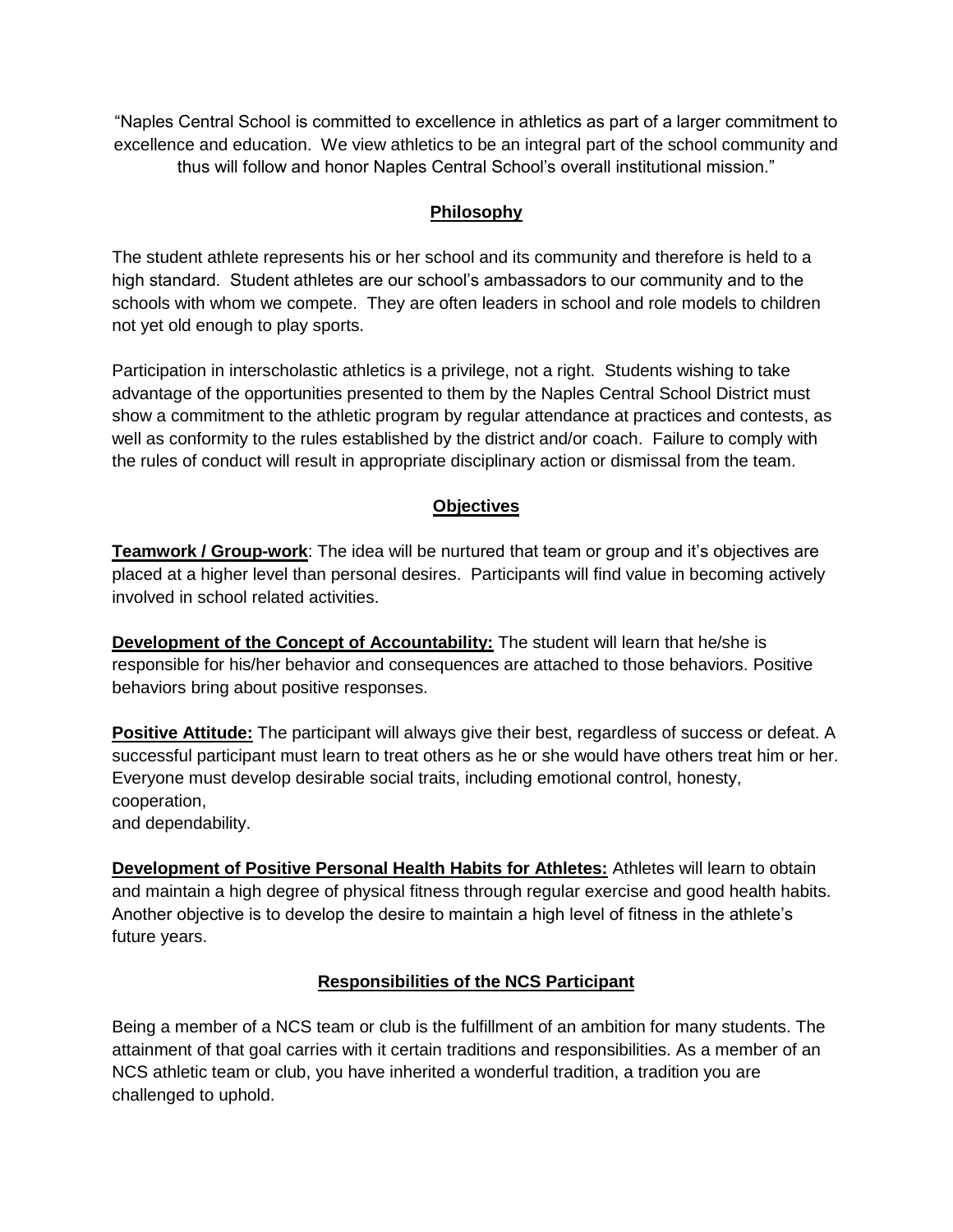**Responsibilities to Yourself**: The most important responsibility is to develop strength of character. One should try to achieve the greatest possible benefit from his/her high school experiences. A participant best prepares himself/herself for adult life through his/her studies, athletics, and other positive extracurricular activities.

**Responsibilities to Your School:** When an individual in athletics or extracurricular activities participates to the best of his or her abilities, he or she contributes to the reputation of his or her school. NCS cannot maintain its position as an outstanding district without the help and cooperation of its participants.

A participant with the NCS program automatically assumes a leadership role. The student body, as well as the citizens of the community, know you. In turn, your conduct and attitude reflect on our school. **Make Naples proud of you! Make your community proud of your school!** 

# **The younger students of NCS are constantly watching you. In many ways, they will want to emulate you. Provide them with a good example! Don't let them down!**

# **Requirements Prior to Participation**

**Medical Clearance by the School:** It is required by state law that each athlete be medically cleared and approved by the school physician. For that reason, athletes are required to fill out paperwork that participants in extracurricular clubs are not. The school will provide each student with the opportunity to be examined by the school's physician at no cost. An athlete may choose to be examined by his/her own physician, but must assume the expense incurred. The school physician, in any case, has final authority in ruling on an athlete's medical clearance.

The "Athletic Participation Form" can be found at: [Athletic Participation Form](http://www.naplescsd.org/tfiles/folder491/Athletic%20Form%202016.pdf)

These rules of eligibility have been established for the benefit of our extracurricular participants. If our school is to excel in extracurricular activities and competitions, we must first discipline our conduct and behavior as individuals; then as a team; and then as a school. If you are not currently participating in an extracurricular activity and violate this policy, the penalty will be imposed on the date that determination is made and may affect future participation. In addition to athletic teams, this Policy and Permission Booklet applies to students participating in all extracurricular activities at NCS.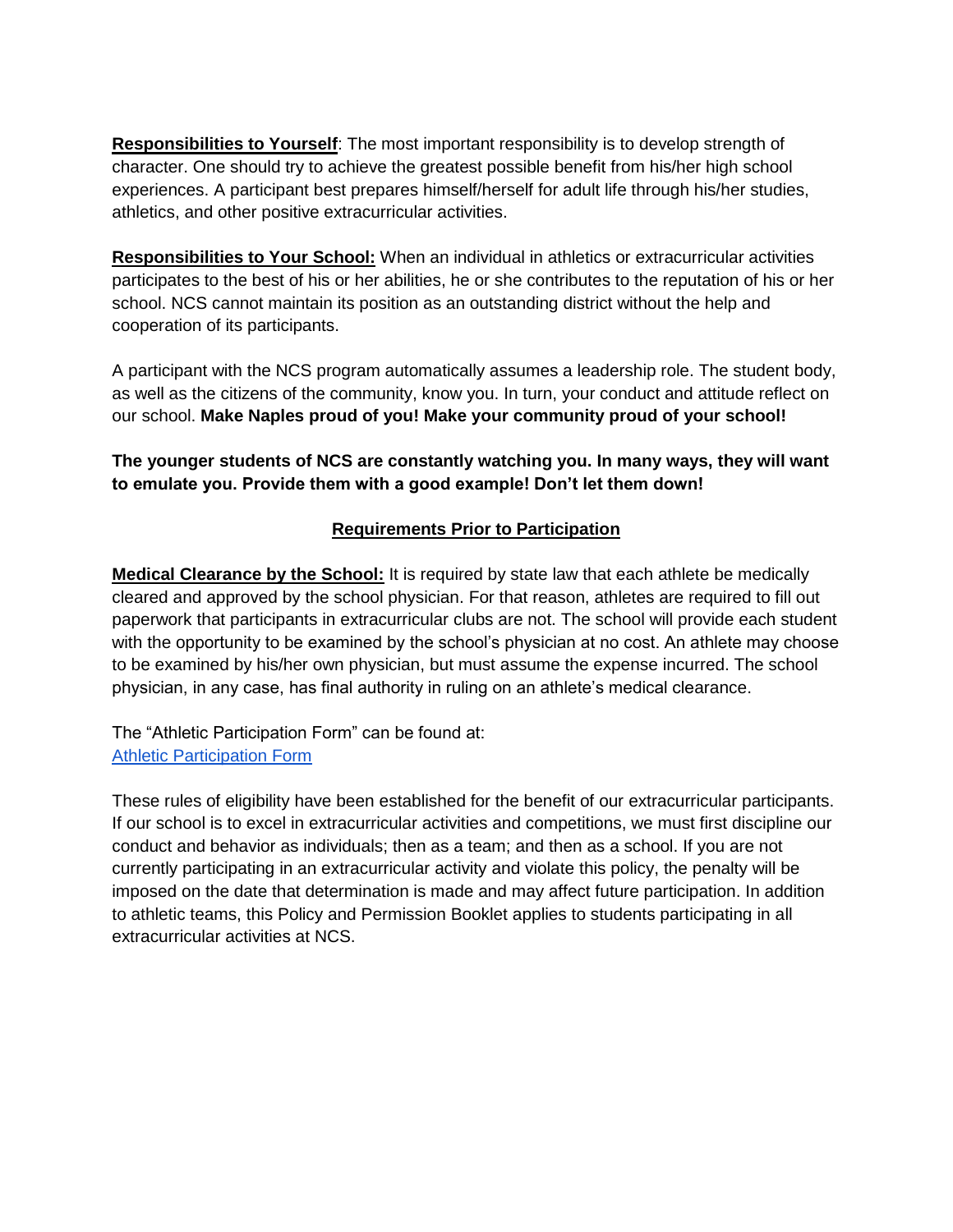# **Naples Athletic Program Design**

#### **Modified Level:**

- Emphasis is placed on developing good sportsmanship, team strategies, and individual sports skills.
- Although winning must be part of any program that centers on competition, at this level it will be a secondary goal.
- Coaches will make every effort to have each team member participate in every contest. Playing time is not based solely on an individual's skill level. **Everyone should be aware that all team members are not guaranteed equal playing time.** Cuts due to a high number of players should not be made.

### **Junior Varsity Level (Or Modified A / Two Step Programs):**

- A continued emphasis is placed on developing good sportsmanship and individual sport skills.
- Team strategies and tactics become more important while the team concept of being competitive and successful receives more attention.
- Winning contests takes on new meaning because when a team wins, valuable lessons in developing the team concept of working together are easily understood. Skill level and sportsmanship becomes a factor in determining playing time and athletes need to learn the relationship of performance, work ethic, attitude and teamwork to the rewards of increased playing time. Cuts may be made by the coach. (Not at the Modified A level)

#### **Varsity:**

- Coaches spend considerable time on team strategies and tactics.
- Sportsmanship becomes of great importance because a varsity team represents our community at the highest level of interscholastic athletics.
- Coaches will make decisions about playing time based on the goal of being competitive in each contest. **Often this means some athletes will not play in a game or several games.** The decision-making process of coaches, the performance level and attitude of athletes all play a major role in winning contests, which is a goal of varsity sports. Cuts may be made by the coach.

### **Communication Process**

Parenting and coaching are both rewarding and at times, challenging vocations. By establishing an understanding of each position, we are better able to accept the actions of others and provide greater benefits to our students. As parents, when a child becomes involved in athletics, he/she has a right to understand the important expectations.

### **Communication You Can Expect From the Coach**

- Philosophy of the coach
- Expectations the coach has for your child as well as all members of the team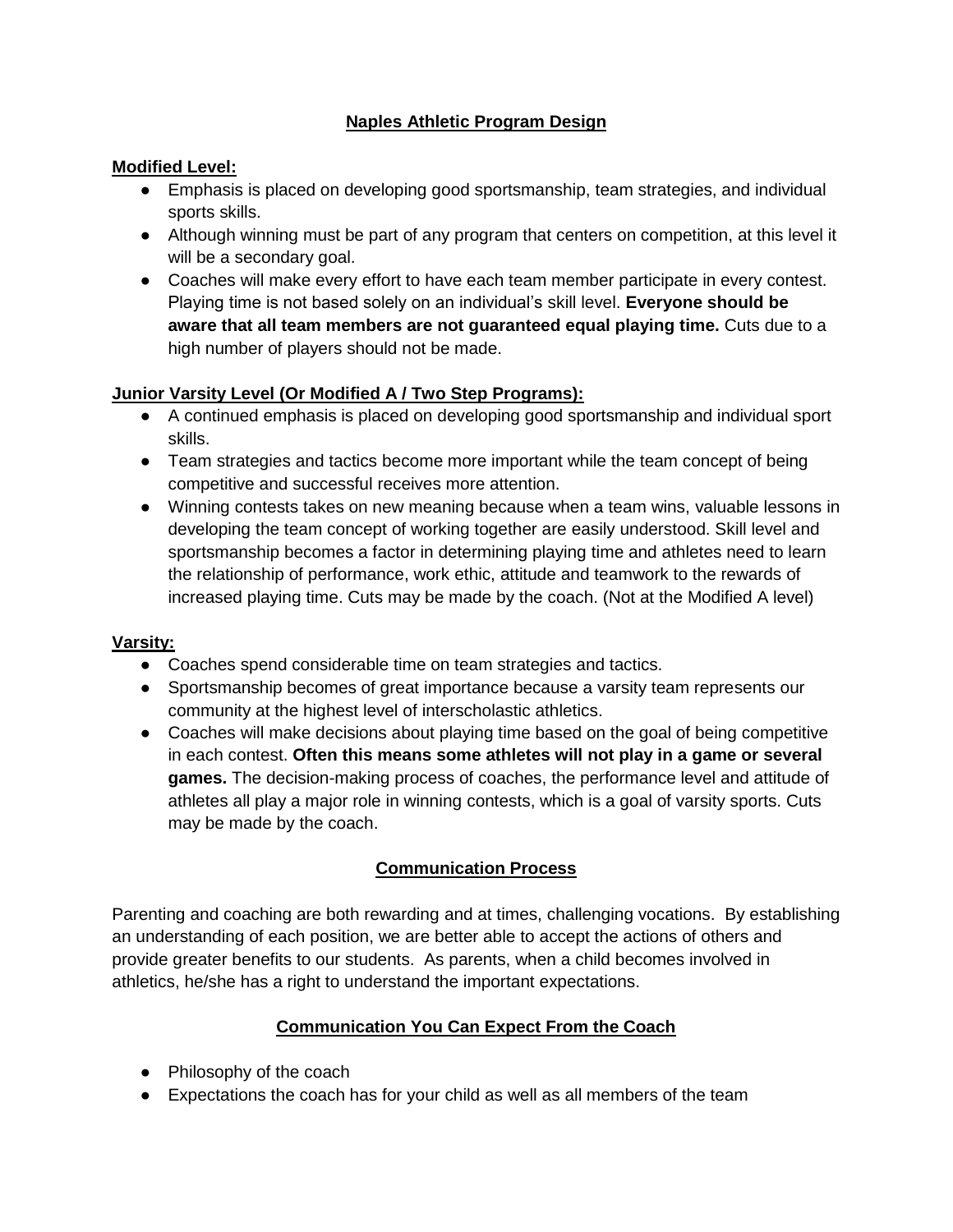- Location and times of all practices and contests, as well as, policies on pick up times
- Team requirements, i.e.:special equipment, off season conditioning
- Procedures should your child be injured during practices or contests
- Discipline that results in the denial of your child's participation

# **Communication Your Coaches Can Expect From Parents**

- Concerns expressed directly to the coach
- Notification of any schedule conflicts well in advance
- Specific concerns regarding a coach's philosophy and/or expectations

As your child becomes more involved in the programs at Naples Central School, they will experience some of the most rewarding moments of their lives. It is important to understand, however, that there may be times when things do not go the way you or your child wishes. At these times, discussion with the coach is encouraged.

### **Procedure to Use in Discussing Concerns with Coaches**

- 1. **The Student - Athlete** talks to the coach before / after practice or sets up a meeting to discuss the concern. No conversation should take place immediately prior / following a contest.
- 2. **Parent and athlete discuss the concern with the coach**. (Note: Step 2 will not happen until Step 1 has been attempted. While we understand that some athletes may feel anxious about talking to the coach, we feel it is necessary to begin teaching our student athletes that they need to learn to advocate for themselves. A parent should not be voicing an initial concern to a coach that the student athlete has not previously raised.) As stated above, avoid the four topics that are not appropriate to discuss with the coach and DO NOT attempt to confront a coach before or after a contest or practice. This can be an emotional time for all parties.
- 3. **Parent and Athlete discuss the situation with the Athletic Director**. This step will not occur until Step 1 and Step 2 have been met. The Athletic Director will not discuss the four topics that are not appropriate to discuss with the coach.
- 4. **Parent and athlete discuss the situation with the Building Principal** (Building Principal will not discuss the four topics that are not appropriate to discuss with the coach)
- 5. **Parent and athlete discuss the situation with the Superintendent** (Superintendent will not discuss the four topics that are not appropriate to discuss with the coach)
- 6. **Parent and athlete discuss the situation with the Board of Education** (BOE will not discuss the four topics that are not appropriate to discuss with the coach)

We understand that athletics, at their very heart are competitive in nature. This has the potential to bring about questions and concerns throughout a season. A parent / student athlete may discuss the following items with the coach;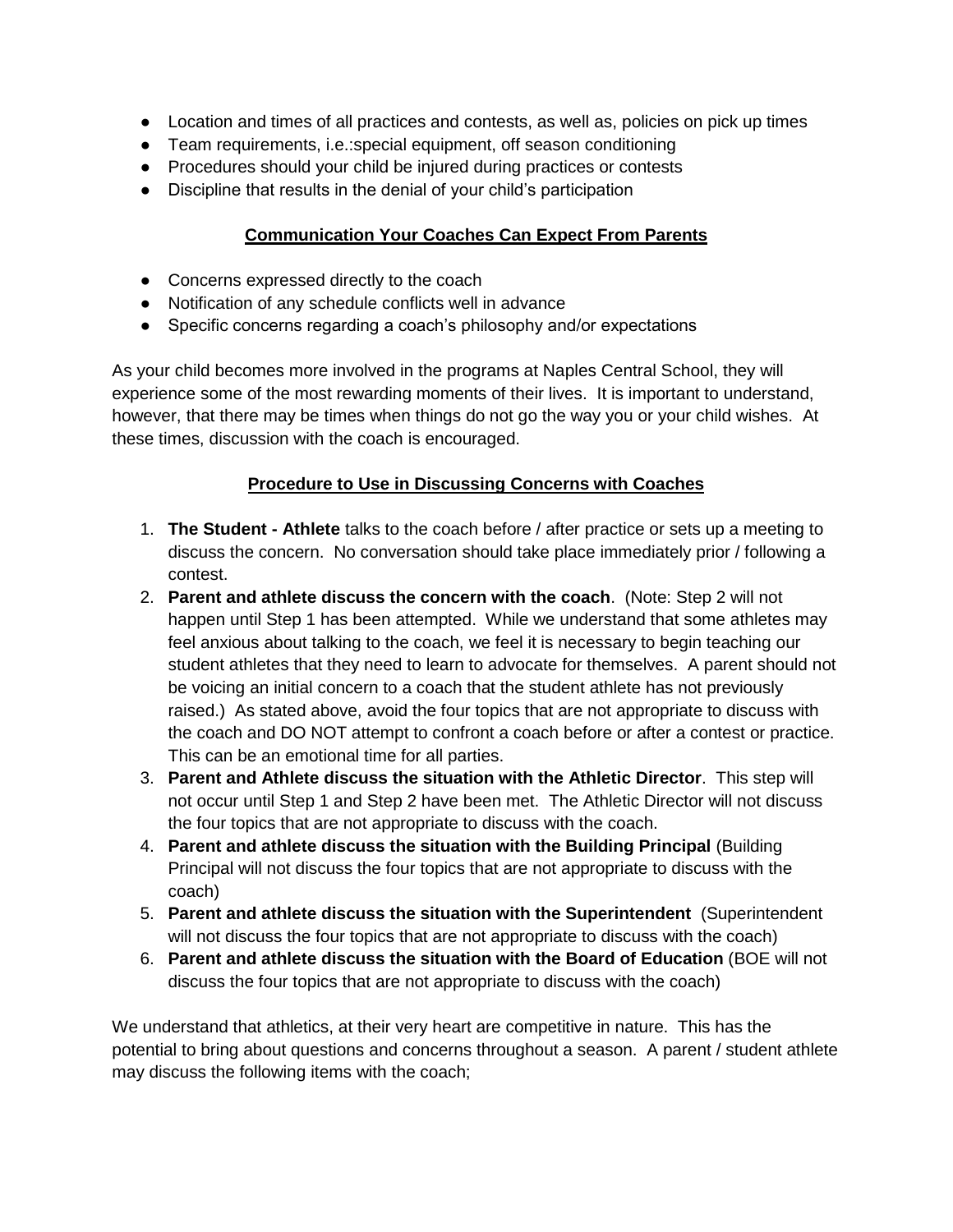# **Appropriate Concerns to Discuss with Coaches**

- The treatment of your child mentally and physically
- Ways to help your child improve
- Concerns about your child's behavior

As a parent, at times, it is very difficult to accept a child's playing time or role within the team. Coaches are professionals. They make judgements based on what they believe to be best for the team. As you have seen from the list of "Appropriate Concerns to Discuss with Coaches", certain topics can be and should be discussed with a child's coach. Other issues however, such as those listed below, should be left to the discretion of our professional coaching staff.

# **Issues NOT Appropriate to Discuss with Coaches**

- Playing Time
- Team Strategy
- Play Calling
- Other student-athletes

# **Provisions For Attending Athletic Contests For Parents**

- 1. Be respectful of the team's space and please don't enter the players area at anytime to hold discussions with your student - athlete or other student - athletes.
- 2. Please refrain from coaching your student athlete or other student athletes during a practice or contest.

# **Participation Guidelines For Students**

Extra-curricular participation is a privilege that carries with it responsibilities to the school, to the team, to the student body, and to the community. Participants assume responsibility as an ambassador of the district, on and off school property, during the season. When participants accept this privilege, they must abide by:

- Substance Training Guidelines
- Code of Conduct Guidelines

# **I. Substance Training Guidelines (Grades 9-12)**

Training rules address the use of tobacco products, alcohol, or controlled substances. (Consumption of alcohol while participating in religious services or ceremonies does not constitute a violation of the Substance Training Guidelines.) No participant may possess, use, distribute, manufacture, or be in the presence of: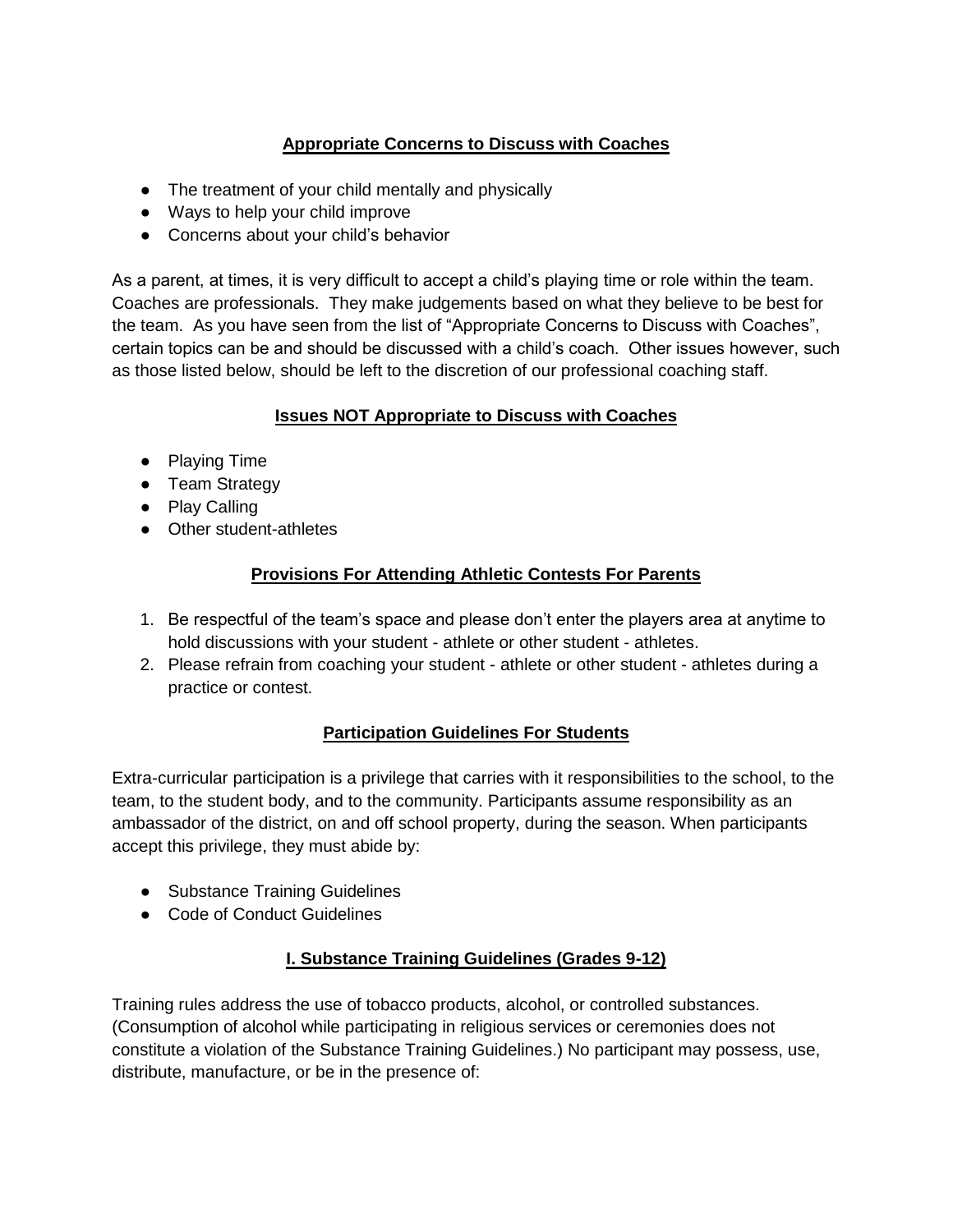- Tobacco products
- Illegal drugs and paraphernalia
- Alcoholic beverages
- Look-alikes
- Electronic/smokeless/vapor cigarettes

Law enforcement officials may be called in at any time. A more severe penalty may result if an athlete denies guilt and he or she is later found to be guilty. Students violating this guideline shall be subject to at least**:** 

**1. First Offense (first violation committed while the participant is a member of any sport or extracurricular club):** The participant will be suspended from all extracurricular sports/activities for the next five days that the sport/club is in session from the time of the decision. Note: The period of suspension from the sport/club is not to exceed 14 calendar days. While the individual may still attend athletic events as a spectator, he/she will not be able to participate in activities such as dances, activity nights, rehearsals, etc. until the suspension is over. The suspension will be carried over to the following season if necessary. The participant must also meet with a school-designated counselor for sessions of substance counseling. The school counselor will identify the number of counseling sessions the individual must attend (minimum of two), and the counseling may extend beyond the suspension of the student from extracurricular participation. Ex: A student might be able to resume participating before they have fulfilled their required substance counseling obligations.

**2. Second Offense (second violation committed while the participant is a member of any sport or extracurricular club):** The participant will be suspended from all extracurricular sports/activities for the next ten weeks that the sport/club is in session from the time of the decision. The suspension will be carried over to the following season if necessary. The participant must also meet with a school-designated counselor for sessions of counseling outside instructional time. The school counselor must also agree to the number of sessions and the athlete's release from counseling before the athlete can resume participation.

**3. Third Offense (third violation committed while the participant is a member of any sport or extracurricular club):** The participant will be banned from all extracurricular sports for the remainder of his/her high school career.

**4. Reinstatement:** After one calendar year, a participant may apply to the Athletic Director for reinstatement to the Athletic Program or to the High School Principal for reinstatement to the extracurricular activity. Sufficient evidence must be provided to indicate the necessary steps have been taken to address the participant's behavior/choices. Application does not guarantee reinstatement. The school counselor must also agree to the participant's release from counseling before the participant can resume participation.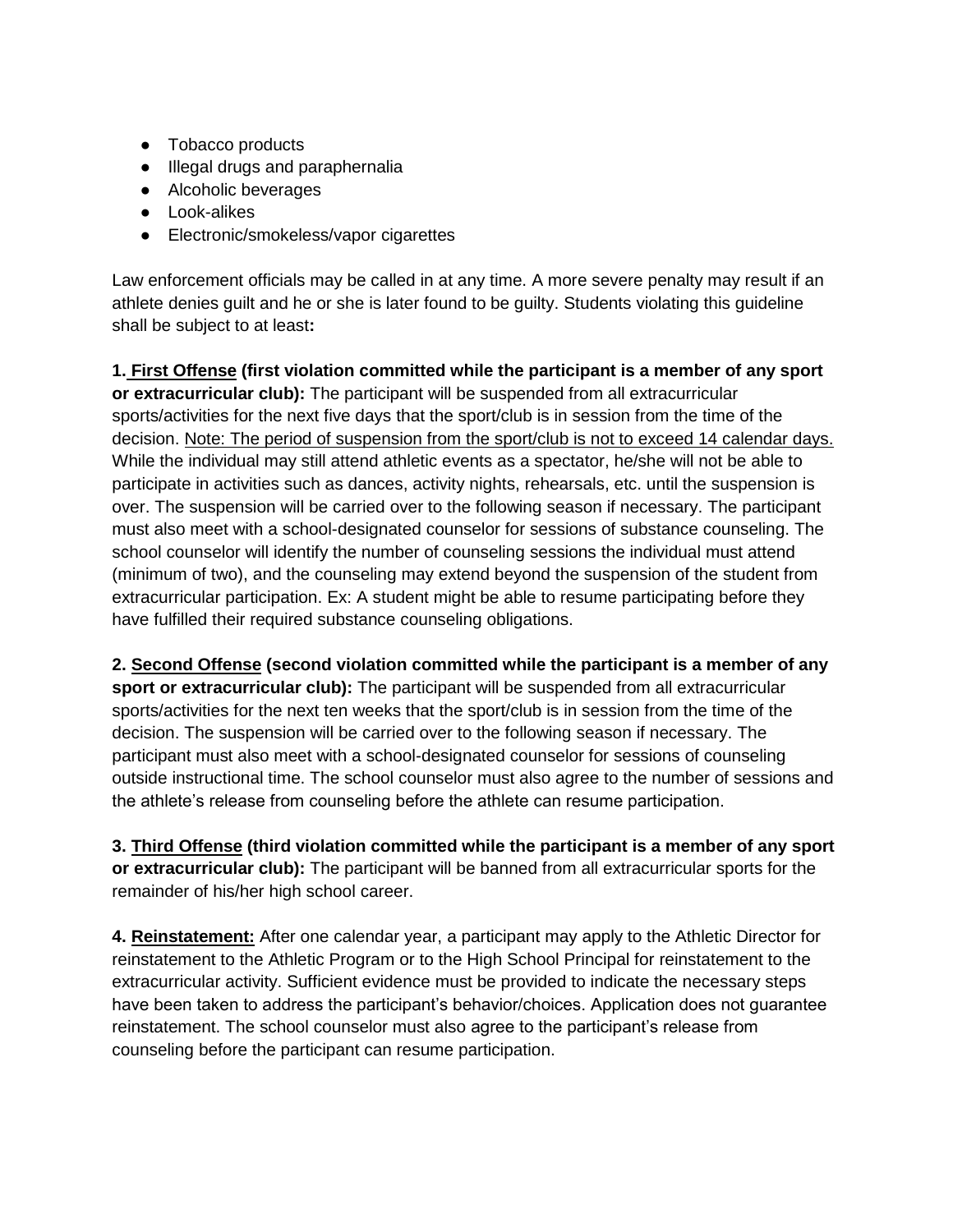**5. Self-reporting:** If a participant self-reports for assistance in dealing with his/her alcohol or other drug use, he/she will be referred to a school counselor. Amnesty from discipline will continue as long as a participant follows his/her recommended treatment program, he/she will be subject to the regular regulations regarding extra-curricular activities. This section does not apply to a participant being investigated for training rule violations. This is a one-time-only amnesty arrangement that is valid for only one such reported incident.

In addition, a situation might arise where a participant accidentally finds themselves surrounded by individuals using tobacco products, alcohol, or other controlled substances. Because participants are not permitted to be in the presence of such substances, the participant will need to leave the area immediately and report the incident to a coach, an advisor, a school counselor, or school administrator within the next 24 hours to avoid an athletic suspension.

**6. Substance Training Rules (Grades 7-8)**: Training rules address the use of tobacco products, alcohol, or controlled substances. No participant may possess, use, distribute, or manufacture tobacco or alcohol or any other drug, or use or possess drug paraphernalia at any time. The same three steps above for participants in grades 9-12 will be followed for an participant's seventh and eighth grade career. Once a participant is a ninth grader, he/she will start with a clean slate. A selectively classified seventh or eighth grade participant will be treated as a junior-high athlete or participant for any alleged violations.

# **II. Code of Conduct Guidelines**

All athletes must abide by the Naples Code of Conduct. Conduct rules for non-team or non-club issues address violations of school rules, as well as violations of good citizenship. Some examples of unacceptable behavior both on and off school property include: unsportsmanlike conduct; truancy or illegal absence from school or classes; insubordination; fighting; lack of cooperation with school personnel; vandalism; internet misconduct; violation of the rights of others; bullying; stealing; hazing; assault; and harassment.

If school rules are broken, a participant will face school penalties associated with the infraction as well as any consequences outline herein. In serving penalties, special consideration will not be given to an athlete beyond those given to all students. If a student is serving a half or full day of "in school" or "out of school" suspension on a particular day or days, he/she is also banned from practices or events for that day.

All coaches or advisors reserve the right to determine an appropriate disciplinary action for failure to abide by the team's/club's code of conduct. The consequence will be based on the nature of the misconduct, the level of severity, and the number of times it occurs. The disciplinary action set by the coach may include, but is not limited to, warnings, playing time reductions, game suspensions, and dismissal from the team. A coach, advisor, Principal, or Athletic Director may refer the case to the Athletic Review Board if he/she so chooses.

#### **Yellow - Red Policy**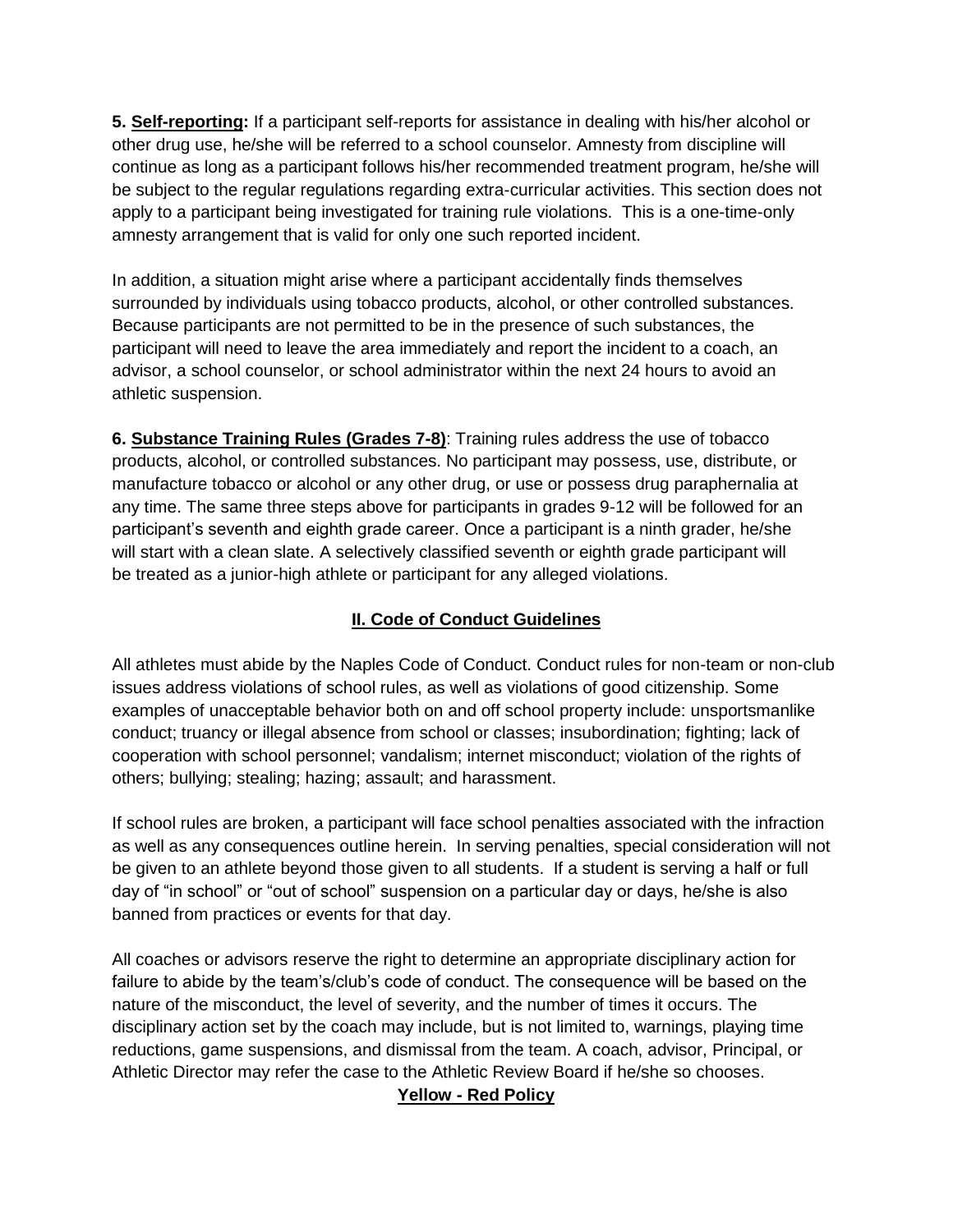#### **Public Conduct on School Property**

The district is committed to providing an orderly, respectful environment that is conducive to learning. To create and maintain this kind of an environment, it is necessary to regulate public conduct on school property and at school functions. For purposes of this section of the code, "public" shall mean all persons when on school property or attending a school function including students, teachers and district personnel.

The restrictions on public conduct on school property and at school functions contained in this code are not intended to limit freedom of speech or peaceful assembly. The district recognizes that free inquiry and free expression are indispensable to the objectives of the district.

The purpose of this code is to maintain public order and prevent abuse of the rights of others. All persons on school property or attending a school function shall conduct themselves in a respectful and orderly manner. In addition, all persons on school property or attending a school function are expected to be properly attired for the purpose they are on school property. As appropriate, the District's Yellow/Red Card Zone procedures will be in effect.

#### **A. Prohibited Conduct**

No person, either alone or with others, shall:

1. Intentionally injure any person or threaten to do so. (red)

2. Intentionally damage or destroy school district property or the personal property of a teacher, administrator, other district employee or any person lawfully on school property, including graffiti or arson. (yellow or red)

3. Disrupt the orderly conduct of classes, school programs or other school activities. (yellow or red)

4. Distribute or wear materials on school grounds or at school functions that are obscene, advocate illegal action, appear libelous, obstruct the rights of others, or are disruptive to the school program. (yellow or red)

5. Intimidate, bully, harass or discriminate against any person on the basis of race, color, creed, national origin, religion, age, gender, sexual orientation, disability or any other legally protected status. (red)

6. Enter any portion of the school premises without authorization or remain in any building or facility after it is normally closed. (yellow or red)

7. Obstruct the free movement of any person in any place to which this code applies. (yellow or red)

8. Violate the traffic laws, parking regulations or other restrictions on vehicles. (yellow or red)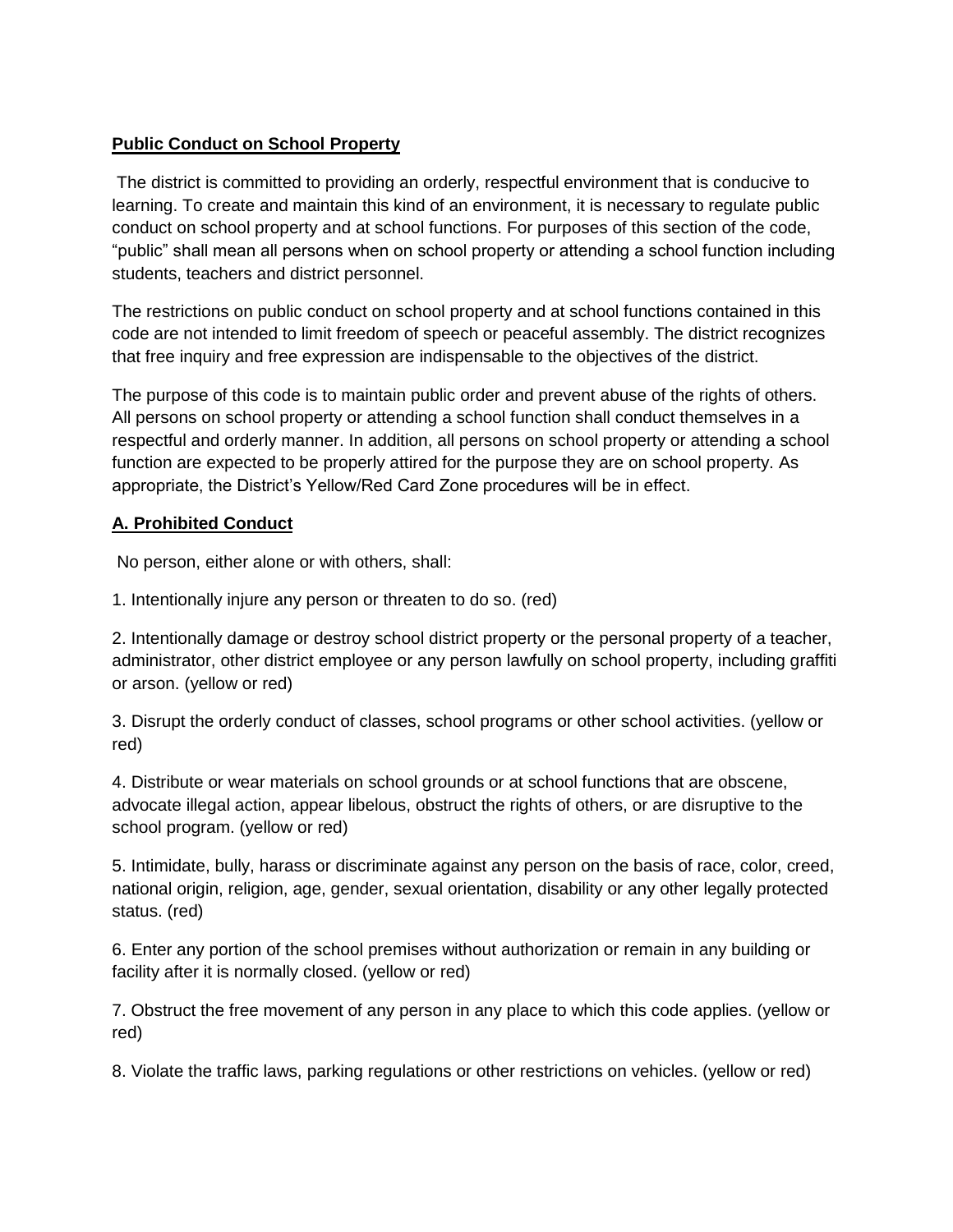9. Possess, consume, sell, offer, manufacture, distribute or exchange alcoholic beverages, controlled or illegal substances, or any synthetic versions (whether or not specifically illegal or labeled for human consumption), or be under the influence of either on school property or at a school function. (red)

10. Possess or use weapons in or on school property or at a school function, except in the case of law enforcement officers or except as specifically authorized by the school district. (yellow or red)

11. Loiter on or about school property. (yellow or red)

12. Gamble on school property or at school functions. (yellow or red)

13. Use tobacco products on school property. (yellow or red)

14. Refuse to comply with any reasonable order of identifiable school district officials performing their duties. (yellow or red)

15. Willfully incite others to commit any of the acts prohibited by this code. (yellow or red)

16. Violate any federal or state statute, local ordinance or Board policy while on school property or while at a school function. (yellow or red)

17. Pet owners are responsible to make sure animals do not urinate, defecate or commit any nuisance upon any playground, athletic field or other student-occupied area. Should an accident occur the pet owner is personally responsible for any and all cleanup. (yellow or red)

18. Use profanity or any form of vulgar language. (yellow)

19. Use negative remarks to/about officials, players, coaches, or other spectators. (yellow)

20. Display actions of poor sportsmanship. (yellow)

#### **B. Penalties**

Persons who violate this code shall be subject to the following penalties:

1. Visitors. Their authorization, if any, to remain on school grounds or at the school function shall be withdrawn and they shall be directed to leave the premises. If they refuse to leave, they shall be subject to ejection.

2. Students. They shall be subject to disciplinary action as the facts may warrant, in accordance with the due process requirements.

3. For purposes of community events, including interscholastic competition, the designated Yellow and Red Card Zone procedures shall be followed.

### **C. Enforcement**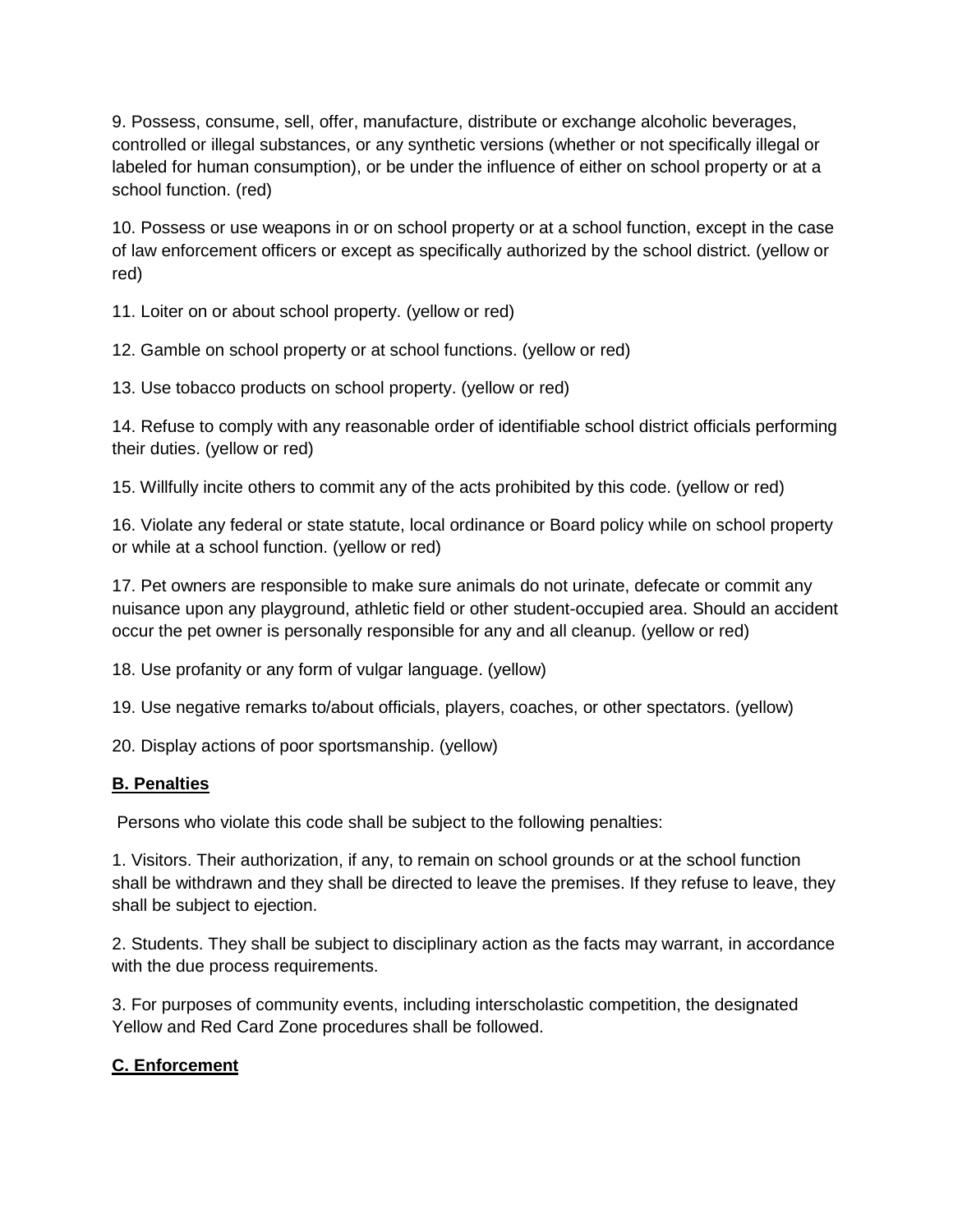The building principal or his or her designee shall be responsible for enforcing the conduct required by this code. When the building principal or his or her designee sees an individual engaged in prohibited conduct, which in his or her judgment does not pose any immediate threat or injury to persons or property, the principal or his or her designee shall tell the individual that the conduct is prohibited and attempt to persuade the individual to stop.

The principal or his or her designee shall also warn the individual of the consequences for failing to stop. If the person refuses to stop engaging in the prohibited conduct, or if the person's conduct poses an immediate threat of injury to persons or property, the principal or his or her designee shall have the individual removed immediately from school property or school function. If necessary, local law enforcement authorities will be contacted to assist in removing the person.

This enforcement may come in the form of a "yellow or red card" which will alert the individual of consequences or possible actions if conduct does not improve.

The district shall initiate disciplinary action against any student or staff member, as appropriate, with the "Penalties" section above. In addition, the district reserves its right to pursue a civil or criminal legal action against any person violating the code.

### **Athletic / Extracurricular Review Committee**

The Athletic/Extracurricular Review Committee will consist of the High School Principal, Athletic Director, a current teacher of the athlete's choice, and a varsity coach or advisor not directly involved with the sport or club in question who teaches in the school district. The job of the Athletic/Extracurricular Review Committee will be to make decisions that need to be made which are not covered in the Athletic/Extracurricular Handbook. They will also hear appeals of decisions regarding Substance Training Guidelines and Code of Conduct Guidelines Concerning Non-team or non-club Issues. The Principal will conduct the meeting. The Principal will make the final determination based on the discussions and findings of the committee.

### **Additional Athletic / Extracurricular Policies**

**Academic Eligibility:** Participants will follow the regular school Academic Policy. A copy of the policy is available in the Main Office.

**Advanced Placement Process (APP):** According to paraphrase from the New York State Department of Education; "Normally, a student is eligible for senior high athletic competition in a sport during each of four consecutive seasons, beginning with entry into the ninth grade. However, by satisfying the requirements of the APP, a student may receive extended eligibility that permits (a) participation during five consecutive seasons in the approved sport, after entry into the eighth grade or (b) participation during six consecutive seasons in the approved sport, after entry into the seventh grade. The program is not to be used to fill positions on teams, provide additional experience, provide a place for junior high students when no modified program is offered, or reward a student. Instead, it is aimed at the few select students who can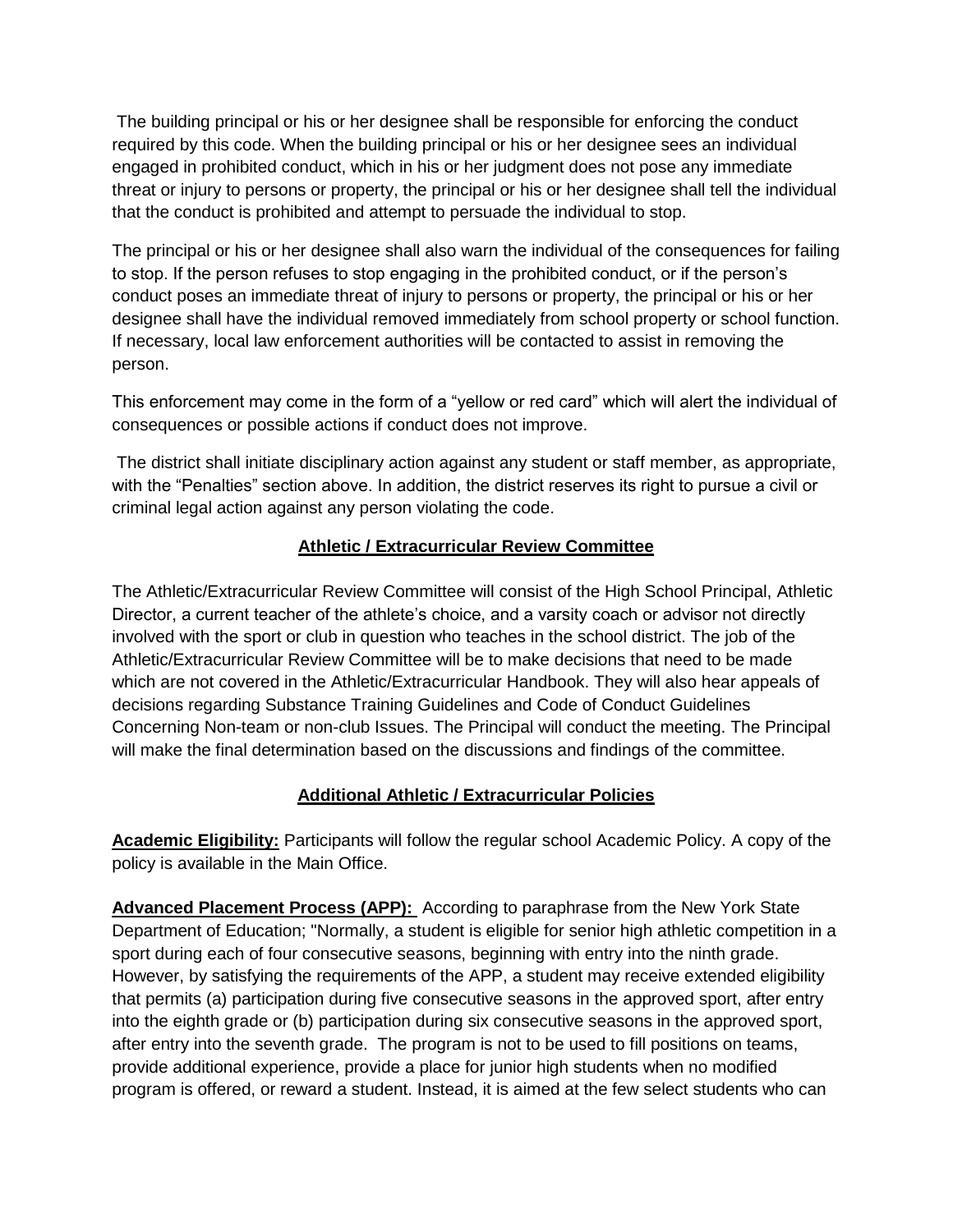benefit from such placement because of their level of readiness. In order to qualify for APP consideration, students, teachers, coaches, or parents/guardians may request the director of physical education/athletics to process a student through the APP screening procedure." If you believe your child may qualify to undergo this evaluation, click the link below to start the process.

#### [Athletic Placement Process \(APP\)](http://www.p12.nysed.gov/ciai/pe/documents/AthleticPlacementProcess2-11-15Revised.pdf)

**Coaches Evaluation During APP Process**: Once a student has passed through the levels of the APP and arrives at the coach's evaluation portion; The athlete must be deemed ready to play at the level **by the coach**. In regards to playing time; if the coach does not feel the athlete will play **more than 70%** of the time the Athletic Director will deny the request. If an athlete is being considered to move up they should be getting significant playing time. If an athlete doesn't meet the 70% mark on the coaches evaluation that means the student is not ready to be placed at a higher level and therefore, should be left at the appropriate level to gain more experience and more skill development.

#### **Attendance Policies**

**School Attendance:** A participant who misses school or part of school because of illness is not allowed to participate in that day's athletic practice, rehearsal, competition, etc. "If a participant is too sick to be in school, the participant is too sick to play." Note: This does not pertain to a participant who visited a doctor on that specific day (excused absence). A participant must be on time to school and attend all classes, lunch, and study halls to participate in practices and games, unless excused by the High School Principal, the Attendance Clerk, or the Athletic Director. If a participant misses school due to an excused absence, it is the participant's responsibility to get a signed yellow pass to participate in practice or games later in the day. If a student is late for school or needs to leave for reasons not listed in the Athletic/Extracurricular Policy, he or she may request a yellow pass to practice or play from the Athletic Director, the Principal, or the Attendance Clerk. If the reason for lateness or leaving school is deemed legitimate, a pass will be issued.

**Vacations:** Family vacations that occur on official school days will be handled as per the District's Attendance Policy.

It is important to note that the District recognizes the importance of family time and vacations. No coach or advisor will adversely discourage a student from participating in a family vacation when school is not in session. When parents and students choose to take family vacations during seasons of competition it must be understood that the time missed by the studentathlete may affect team chemistry, personal conditioning, or activity readiness. To be fair to all members of the team/club, students who miss practices or competitions for any reason may see adjustments in positions or playing time. The coach may determine that those students who were present for the practices/competitions are better conditioned for participation in competitive athletics or prepared for an extracurricular activity than those who have not attended all scheduled events (practices and contests).